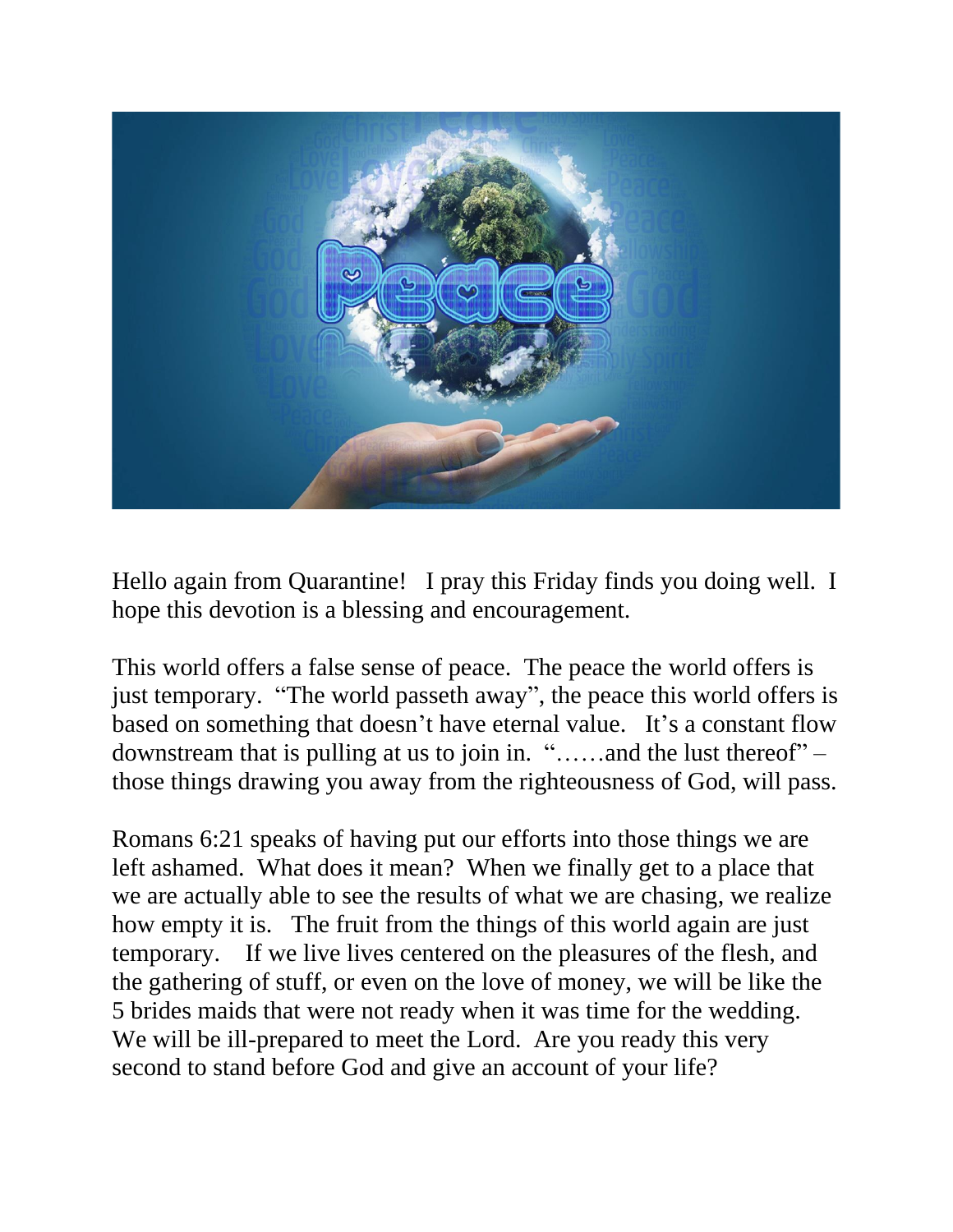Jesus plainly says, "I have overcome the world". It's a reminder again today to where we should have our affections. Where is your treasure? I speak to people right along that have spent years travelling for this world….. only to constantly be disappointed. I promise you today, that an intimate walk with Christ is no disappointment. God's provision is about more than food on the table, and a ticket to heaven. It's about stability, and a stronger grasp on the reality of where we are. The quicker that we can learn that this is not our home, and to stop treating it like it is, the better off we are.

The peace of God ….. is fruitful, and it's real. It's not a deception, it's a bi-product of the relationship that He has provided through Christ. The word speaks of "a peace that surpasseth understanding", and yes again that's how it is. It's when the storms of life hit, and you are on your knees talking to the Lord, and a calm comes over you, there just aren't words to describe it. It's facing trials, and knowing that as messy as it looks, that by the Grace of God, you will get through. It's knowing that you don't walk alone. It's knowing that the God of the universe, resides with you. That's real peace. \$100,000 in the bank, my pay some bills. It might by you a decent car, but just like everything else in this life, it will disappear. Not to mention life itself. All the stuff, is only beneficial on this side of eternity ……. what happens with it when you move on from this life? What then of the temporary pleasures of this life?

A statement with depth is …… "CONSIDER THE COST".

God bless – Pastor Paul

May 22

Peace I leave with you, my peace I give unto you: not as the world giveth, give I unto you. [John 14:27](https://biblia.com/bible/nkjv/John%2014.27)